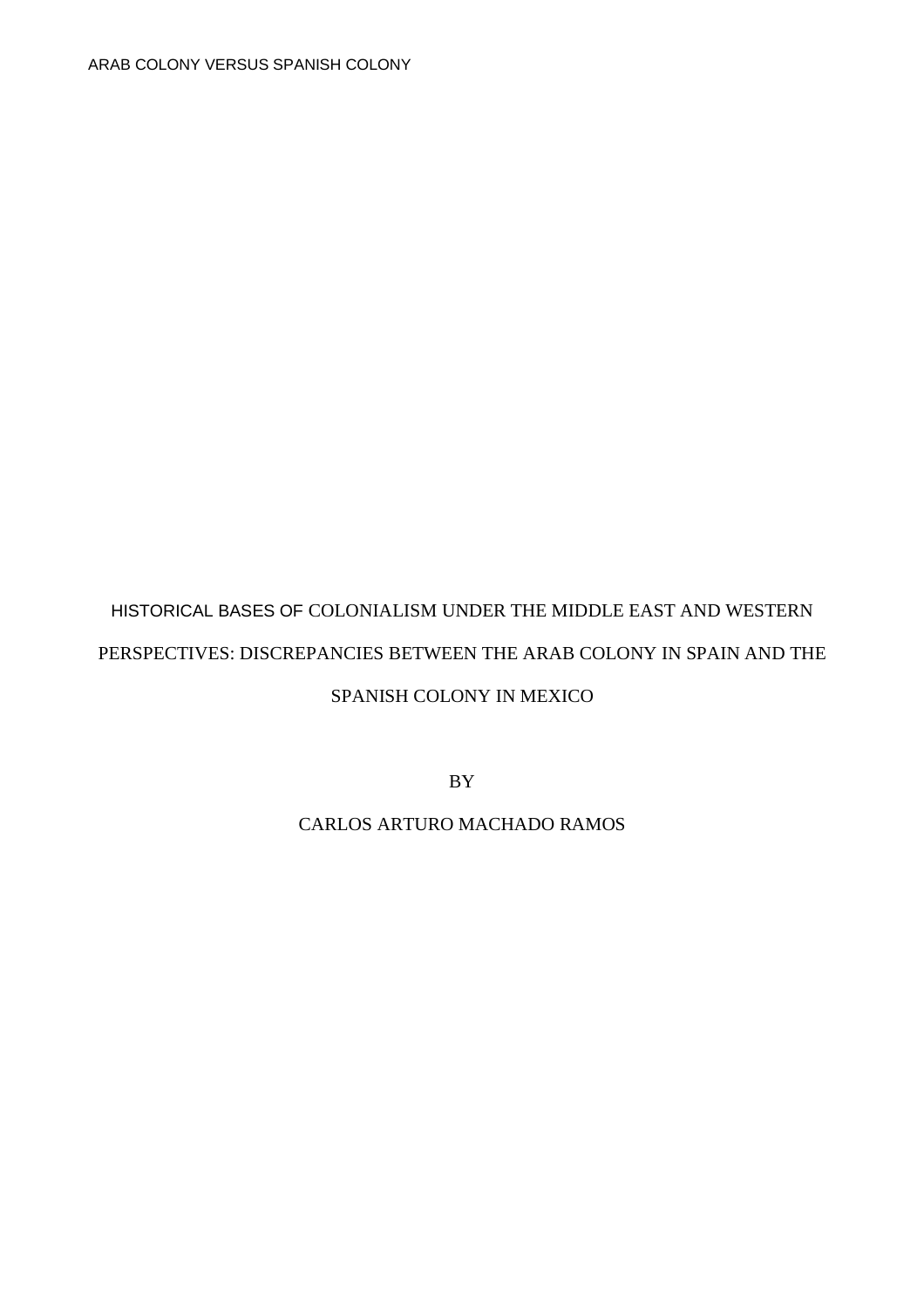1492 was a key year in History. The year that meant a significant Cultural shock between 3 different worlds. First of all, the powerful Muslim state in its eager to spread its ideology and way of life in the Middle East and in the Europe of the 15th century; and lastly, the conservative and increasingly prolific Spanish Monarchy that was thirsting for power due to its recent disengagement from the Moors that were settled down in the Iberian Peninsula for almost 800 years; culminating in the unexpected discovery of the new continent, which would be the apex of the proliferation of both cultures, the elimination of the ideological bases of the Indians and the construction of their own identity. That year the Muslim rule over what we know as Spain, came to an end with the fall of the Emirate of Granada and that year Christopher Columbus discovered the new continent, although in the early days it was believed that he had finally found the route to India, hence, the natives were called Indians. The discovery of America, meant a new direction in history for both Spain and the Americas, which set out to conquer the new territories, in pursuit of the Spanish wealth. This work examines the role that Arabs have played in the cultural development of the medieval Spain and its influence in the cultural, economic, religious and linguistic realms and compares it with the features that made the Spanish colony one of the bloodiest interventionisms in world history, by focusing on the State strategies to rapidly spread the European culture as well as the brutal imposition of catholicism all over the Americas. This Essay will discuss the main features colonialism pours in the conquered territory and the elemental differences between Arab interventionism in Spain and the Spanish interventionism in Mexico that had brought to the table a controversial dialogue about the structuralism of both historical facts, by making a contrasting argumentative analysis of colonial essentialism as they present significant discrepancies in the process for the granting of land, as well as their impulse to dominate new territory and the syncretism itself, reflecting two different cultural connotations of Colonialism despite the similar essentialism bases evoked by each.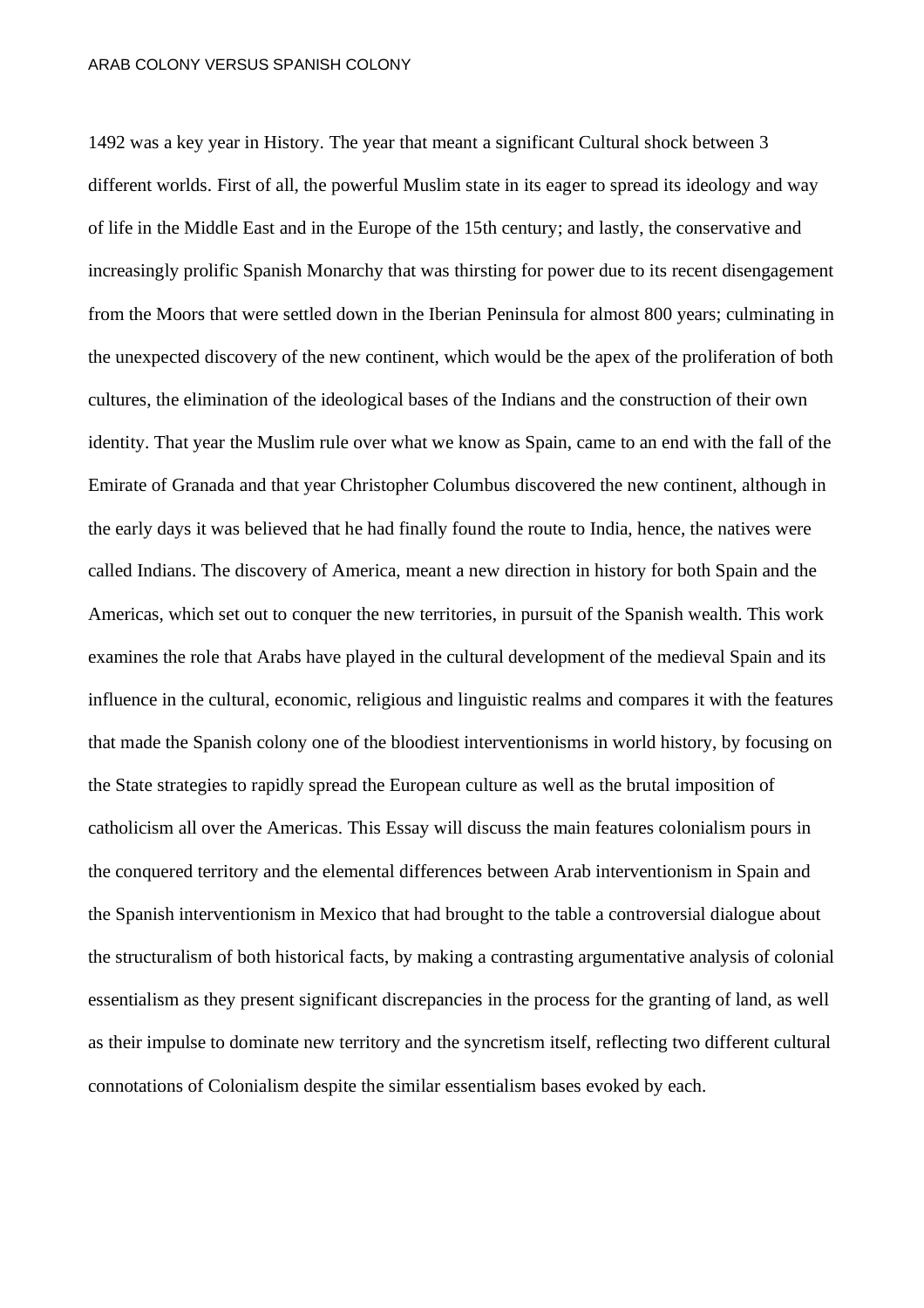Colonialism is commonly defined as a series of actions that one territory applies to another in order to subjugate it and dominate it. (Stanford Encyclopedia of Philosophy, 2017). It is a way in which one state exercises control over another state that is usually an economic and cultural subjugation, although sometimes also territorial, where a dominant country uses its strengths to coerce an opressed group of people to its own benefit. In this way, it is generally believed every colony is developed under the same pattern, by utilizing the same control systems for the fulfillment of their purposes. Nonetheless, history teaches us how different historical events beyond representing similar patterns, behave in a contrasting manner.

On the one hand, Arab Interventionism in the Iberian Peninsula where Spain was rapidly islamized and named Al-Andalus (Watt, Montgomery & Cachia, Pierre, 2008), it adopted to the customs, culture and language of the invader and that influence played an important role in its historical evolution. According to Watt and Cachia (2008), the paleontologist and Spanish historian Ignacio Olagüe has even dared to affirm that the Arabs did not really invade Spain since the colony did not originate in a specific military landing and advance, but was the product of a civilizing dynamics as a result of the force of ideas. Furthermore, it was a progressive acculturation, commerce and transit of people and beliefs between the Peninsula and North African's Moors, coupled with the Visigothic weakness [*a kingdom that was settled down in Spanish Territory and in the Straits of Gibraltar*], gave rise to a new Islamic political reality that invented its own past and the violent events of 711 (Watt, Montgomery & Cachia, Pierre, 2008).

On the other hand, Since the Spanish conquest, followed by the colony, Latin America has suffered countless calamities, as the looting carried out by Spaniards that stole most of the riches of the new lands, full of silver and gold, vegetable products and hydrocarbons and other mineral extraction products such as iron. (Galeano, Eduardo, 1997). According to Jonathan Hart (2003), the expansion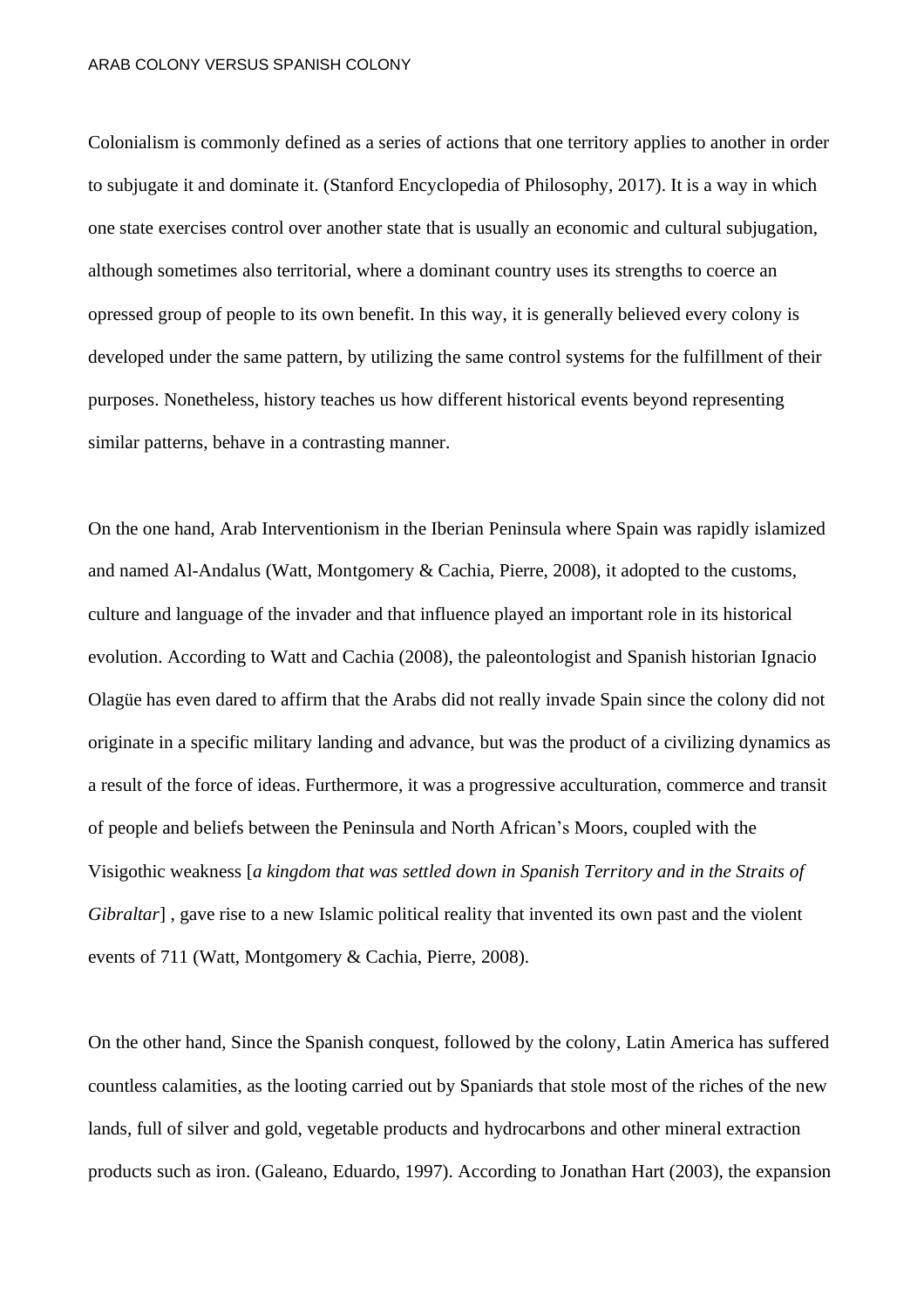of colonialism in the 19th century was mainly due to the overpopulation suffered by European countries directly threatening the European standard of living, causing high rates of unemployment and a general uncertainty among the working class. In the same vein, the bourgeoisie had a new field to expand its industries and officials could quickly climb the ladder in their new destinations. Then, the Spanish colony in the Americas was presented as the perfect excuse to establish new economic relations, offering great business opportunities thanks to the possibility of investing in plantations, mines and the development of communication routes that would end up reversing great benefits to European investors (Hart, Jonathan, 2003).

First of all, the language is one of the main features that represents any culture and it was the way dominant nations spread their power over the colonized nations. The Arabic influence on the Spanish language has been significant, especially at the lexical level, due to the prolonged Arabic presence in the Iberian Peninsula between 711 and 1492. While 60% Spanish vocabulary is attributed to Latin, the remaining 40% is shared among other languages, in particular, Rafael Lapesa states that more than 4000 words from the Spanish lexicon, including place names, come from Arabic *(Ali Khrisat, Abdulhafeth & Sayyed Mohamad, Majiduddin, 2014).* All the Romance languages of the Iberian peninsula show a certain influence of the Andalusian Arabic, In many regions, especially on the border, people of Romance and Arabic speech coexisted, and likewise according to *Abdulhafeth and Majiduddin (2014),* the Muslim and Christian kingdoms had numerous commercial and technological exchanges among them. The existence of bilinguals and people who traveled between one region and another produced sociolinguistic situations for mutual influence (2014). What we know today by the name of Castilian, had its origin in Castile when the Arab presence in the Iberian Peninsula was high. This was an important influence on the language since its inception. Spanish has, in many cases, Latin and Arab linguistic doublets with the same meaning, or to refer to exactly the same thing. For example: *aceituna* and *oliva*, *aceite* and *óleo*, *alacrán* y *escorpión (Ali Khrisat, Abdulhafeth & Sayyed Mohamad, Majiduddin, 2014)*.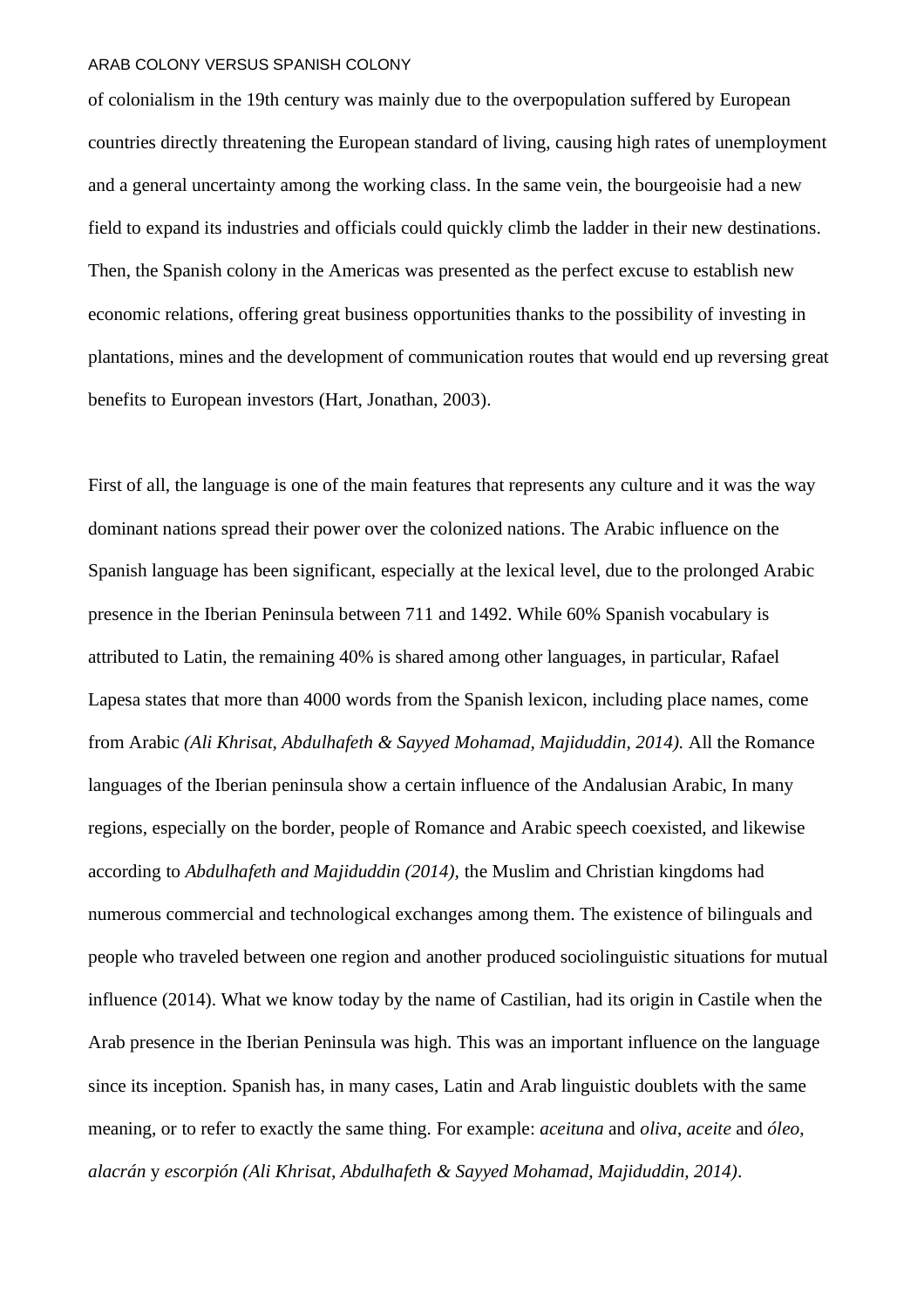On the other hand, a fundamental stage in the evolution of the language and very explanatory of its present situation. In it converge the evolution, selection and consolidation of the phonological, morphological and lexical tendencies already begun in Spanish peninsular, with the undeniable novelty that involves the implantation of a language in a huge and unknown space and the contact with indigenous languages (Bernstein, Marvin., Bamford, Henry, et al, 2018). With the colony, Spanish faced indigenous languages. The conflict between the language of the vanquished (Mexico) and that of the victor (Spain) promoted the Spanish Language because, since the end of the 15th century, the Spanish Crown continued to exercise the linguistic policy previously practiced by the Catholic Monarchs. (Bernstein, Marvin., Bamford, Henry, et al, 2018). As the *Expansion of Spanish Rule* suggests (2018), the Spanish Crown considered evangelization as well the spread of the Spanish Language the most important and, above all, the most efficient tools to carry out the total domination of its new lands, in this case New Spain (how Spaniards called what now we know as Mexico), since it was thought that with them it would develop, uniformly, a change in social, religious and linguistic habits (Bernstein, Marvin., Bamford, Henry, et al, 2018).

Secondly, Religion played an important role in both colonies being one of the ways of indoctrination. In the lands occupied by Islam, as described by Watt and Cachia (2008), Muslims respected the Christian and Jewish population, for belonging to one of the Abrahamic religions, which endowed them with a certain status. This established that, although they were not part of the Islamic community, they would be protected, have their judges and preserve their rites. These circumstances motivated a policy of capitulation agreements where many visigothic aristocrats were able to preserve properties and even a certain degree of power (Watt, Montgomery & Cachia, Pierre, 2008). The Spaniards on the other hand, destroyed and proscribed the temples, cults, books and doctrines of the ancient Mesoamerican state religions. They thus disavowed the ancient tutelary deities, the patron gods who ruled the ritual and political life of the Mesoamerican States and who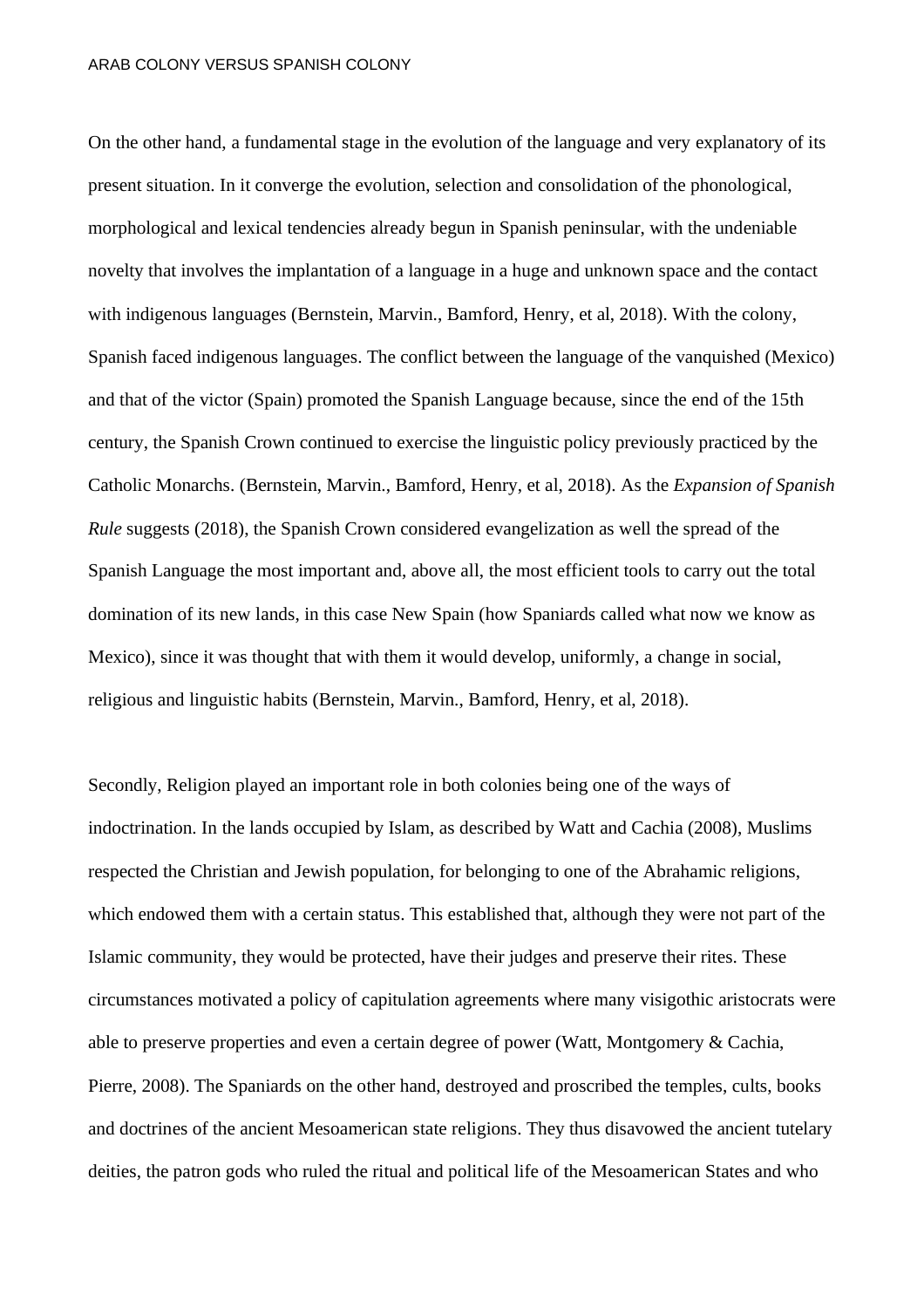defined their history, identity and strength, from the fertility of their corn to the might of their armies.

Lastly, the economy was crucial to the motive of the conquest in both colonies. The Moors propitiated a great advance in economic matter after its establishment in Spanish lands. Its economy was primarily of an urban nature and the Peninsula enjoyed great prosperity, which had its base in a very efficient agriculture, which highlighted the irrigation techniques, a very diverse handicraft and an important development of the trade, which played an intermediary role between Europe, Africa and the Middle East. This prosperity meant that the largest European cities of the time had important treaties in Al-Andalus. (Watt, Montgomery & Cachia, Pierre, 2008). On the other hand, Spanish colony was mostly focused on the collection of wealth of Latin American peoples. Eduardo Galeano criticizes the Spanish conquerors in his book *Open veins of latin america* (1997), who, according to him, usurped and plundered the natives and their wealth, and also criticizes the rest of Europeans who reached high levels of development thanks to the underdevelopment to which they condemned the Latin American people. The economy of the American colonies was based on mining of gold and silver, especially in northern Mexico, as well as agriculture and livestock, worked by indigenous or black slaves brought from Africa. The Trade with America was a real monopoly that was carried out through the Indian fleets, which sailed annually with military protection. (Galeano, Eduardo, 1997)

In summary, colonialism implies the domination by force of the local population of a territory of another region or nation by a more powerful nation just as happened in 711 with the Arab interventionism and in 1492 with the Spanish interventionism where the power in question targeted the new world and subjected other people to their political system, their institutions, their culture and even their language and religion, and managed and exploited their economic resources. In 1492, Mexicans discovered they were Indians and lived in a new continent, that they did not wear any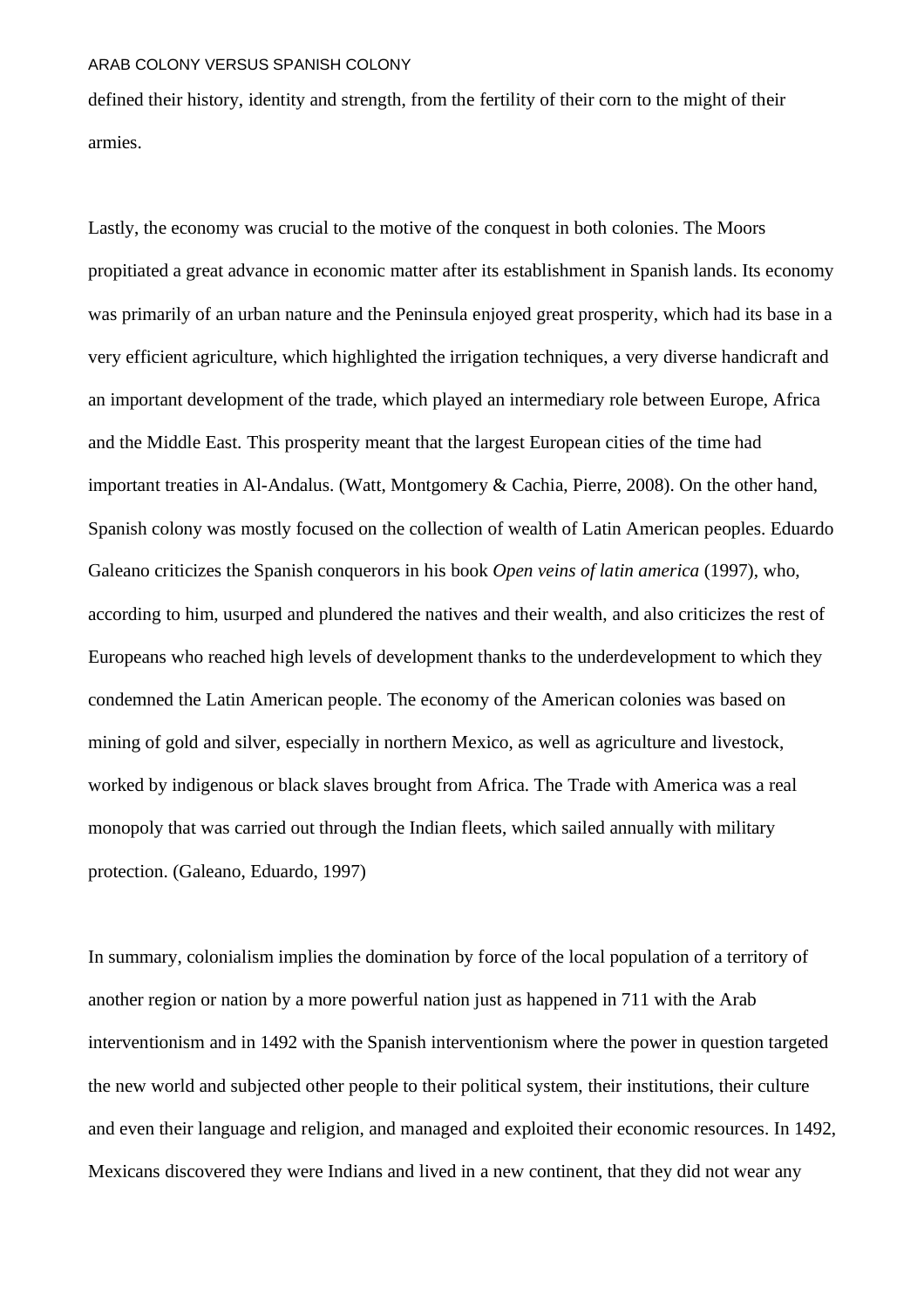clothes, that the Sin existed and that they owed allegiance to Kingdom from another world and a God from another and unique religion. (Galeano, Eduardo, 1997).

Thanks to the development of the present work, in which two historical processes as important as the ones that occurred in Spain and Mexico respectively in both colonies, could be crumbled into fundamental pieces for the study, making it possible to elucidate the ambiguous assertions that prevailed in the historical discursive apparatus until now. It was possible to differentiate both historical facts where the Arabs occupied the land of Spain in a very prepared and long-term, as the conquest and colony started even before their arrival to Spain, it is contemplated since the previous years when that the Arabs started designing it, recognizing the land, and preparing, apparently, future alliances that made it easier to rapidly occupy the new territory with less violence as the Spaniards later had in the Americas. The Spanish colony happened in a time Spain was just liberated of a 800-year period of Arab domination, it was a free country and with eager to increase its Empire and become a referent with the protagonist war with the Kingdom of Portugal and England. Spaniards looted the new land (Mexico), as they did in the rest of the colonized lands in Latin America, and exploited its natural resources and in parallel they imposed a universal language and a single religion that would define a new identity for the new Spain.

It was proven that these two colonies were carried out in a different manner being the Arabic interventionism more efficient, than the Spanish interventionism due to its principal motive, as well as its level of planning and organization. I finish with the following reflection by Eduardo Galeano: "Is Latin America a region of the world condemned to humiliation and poverty? Condemned by whom? God's fault, nature's fault? The oppressive climate, the inferior races? The religion, the customs? (...) Latin American underdevelopment is a consequence of alien development, that Latin Americans are poor because the soil we tread is rich (...)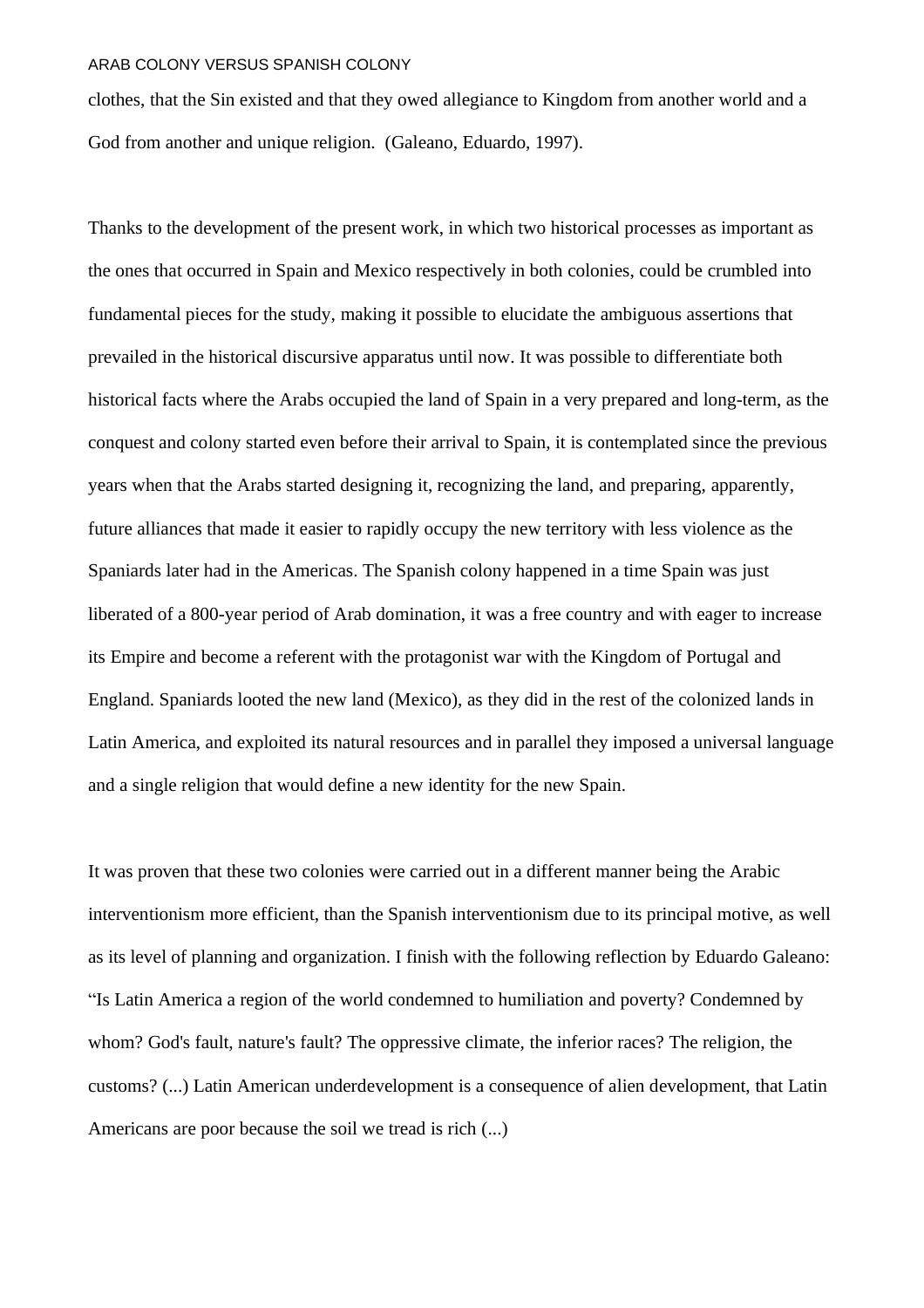In this world of ours, a world of power centre's and subjugated suburbs, there is no wealth that does not result, at least, suspicious" (Galeano, Eduardo, 1997). The study of contrasts between two historical events that are apparently similar but at the same time very different in purpose and means of operation is of the utmost importance since it leaves the door open to new interpretations and thus to the construction of new sociolinguistic, religious, cultural and economic archetypes that can be designed for the new generations in an increasingly globalized world.

#### **REFERENCES**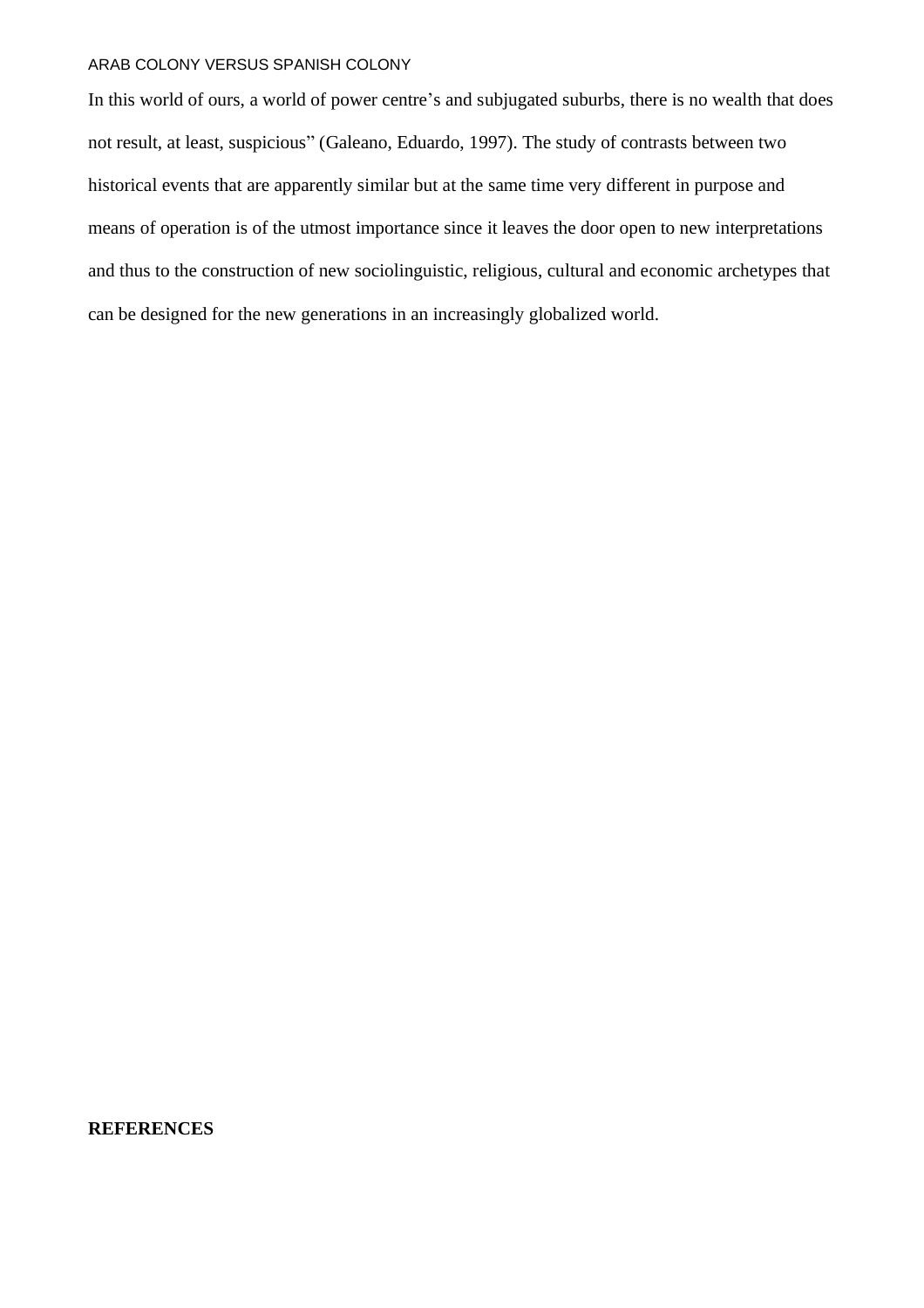- 1. Ali Khrisat, Abdulhafeth & Sayyed Mohamad, Majiduddin (2014). *Language's Borrowings: The Role of the Borrowed and Arabized Words in Enriching Arabic Language*. American Journal of Humanities and Social Sciences. Retrieved from: <http://www.worldscholars.org/index.php/ajhss/article/view/533/pdf>
- 2. Galeano, Eduardo (1997). *Open veins of latin america: five centuries of the pillage of a continent.* New York :Monthly Review Press*.*
- 3. Hart, Jonathan (2003). Comparing Empires: European colonialism from Portuguese expansion the Spanish-American war. Palgrave Macmillan.USA
- 4. Laato, Antti., Thomas, David & Adang, Camilla (2013). *Christian Identity amid Islam in Medieval Spain*. Library of Congress Cataloging-in-Publication Data. Leiden, The Netherlands
- 5. Marvin David Bernstein, Henry Bamford Parkes and Others (2018). *Expansion of Spanish Rule*. Encyclopedia Britannica. Retrieved from: <https://www.britannica.com/place/Mexico/Expansion-of-Spanish-rule>
- 6. Montgomery Watt, W. & Cachia, Pierre (2008). A History of Islamic Spain. Aldine Transaction Publishers. New Brunswick, USA and London, UK.
- 7. Riding, Alan (2016). *A Bloody Tale of How Mexico Went Catholic*. Daily Beast. Retrieved from: <https://www.thedailybeast.com/a-bloody-tale-of-how-mexico-went-catholic>